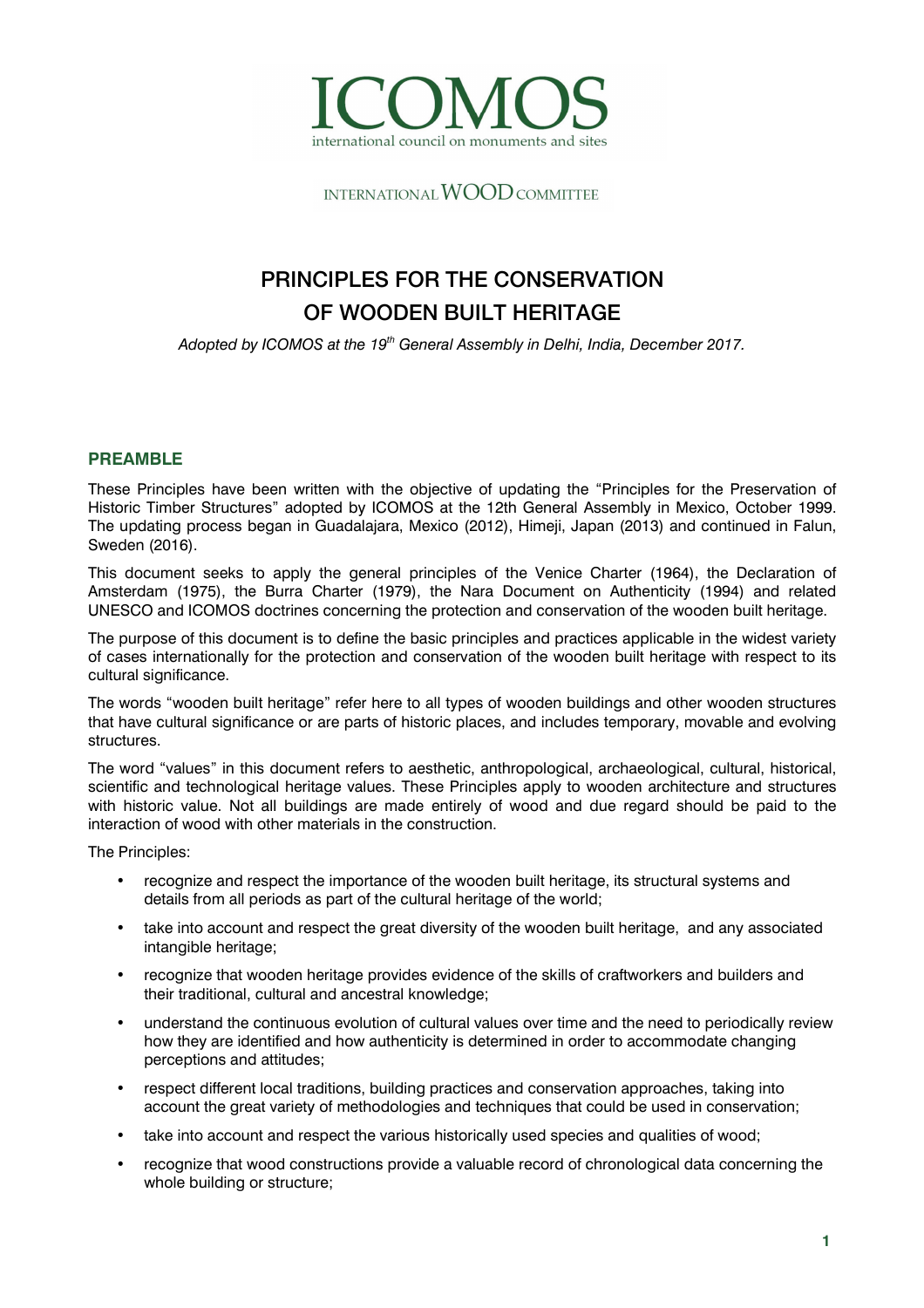- take into account the excellent behaviour of wood structures in withstanding seismic forces;
- recognize the vulnerability of structures made wholly or partially of wood in varying environmental and climatic conditions, caused by (among other things) temperature and humidity fluctuations, light, fungal and insect attacks, wear and tear, fire, earthquakes or other natural disasters, and destructive actions by humans;
- recognize the increasing loss of historic wooden structures due to vulnerability, misuse, loss of skills and knowledge of traditional design and construction technology, and the lack of understanding of the spiritual and historic needs of living communities;
- recognize the relevance of community participation in protection of the wooden heritage, its relation with social and environmental transformations, and its role in sustainable development.

## **INSPECTION, SURVEY AND RESEARCH**

1. The condition of the structure and its components, including previous works, should be carefully recorded before considering any action.

2. A thorough and accurate diagnosis should precede any intervention. This should be accompanied by an understanding and analysis of the construction and structural system, of its condition and the causes of any decay, damage or structural failure as well as mistakes in conception, sizing or assembly. The diagnosis must be based on documentary evidence, physical inspection and analysis and, if necessary, measurements of physical conditions using non-destructive testing (NDT), and if necessary on laboratory testing. This does not preclude carrying out minor interventions and emergency measures where these are necessary.

3. This inspection may not be sufficient to assess the condition of the structure adequately where it is concealed by other elements of the fabric. Where the significance of the covering allows, consideration may be given to its local temporary removal to facilitate the investigation, but only after full recording has been carried out.

4. "Invisible" (hidden) marks on old wooden parts must also be recorded. "Invisible" marks refers to features such as scribe marks, level and other marks used by carpenters in setting out the work (or in subsequent works or repairs) and which were not intended to be visible features of the structure.

## **ANALYSIS AND EVALUATION**

5. The primary aim of conservation is to maintain the authenticity of the historic fabric. This includes its configuration, materials, assembly, integrity, architectural and cultural heritage values, respecting changes through history. To do so one should retain as far as possible all its character-defining features.

Character-defining features may comprise one or more of the following:

- a the overall structural system;
- b non-structural elements such as facades, partitions, stairs;
- c surface features;
- d decorative treatment of the carpentry;
- e traditions and techniques;
- f the materials of construction, including their quality (or grade) and particular characteristics.

6. The value of these character-defining features must be determined in order to formulate any intervention plan.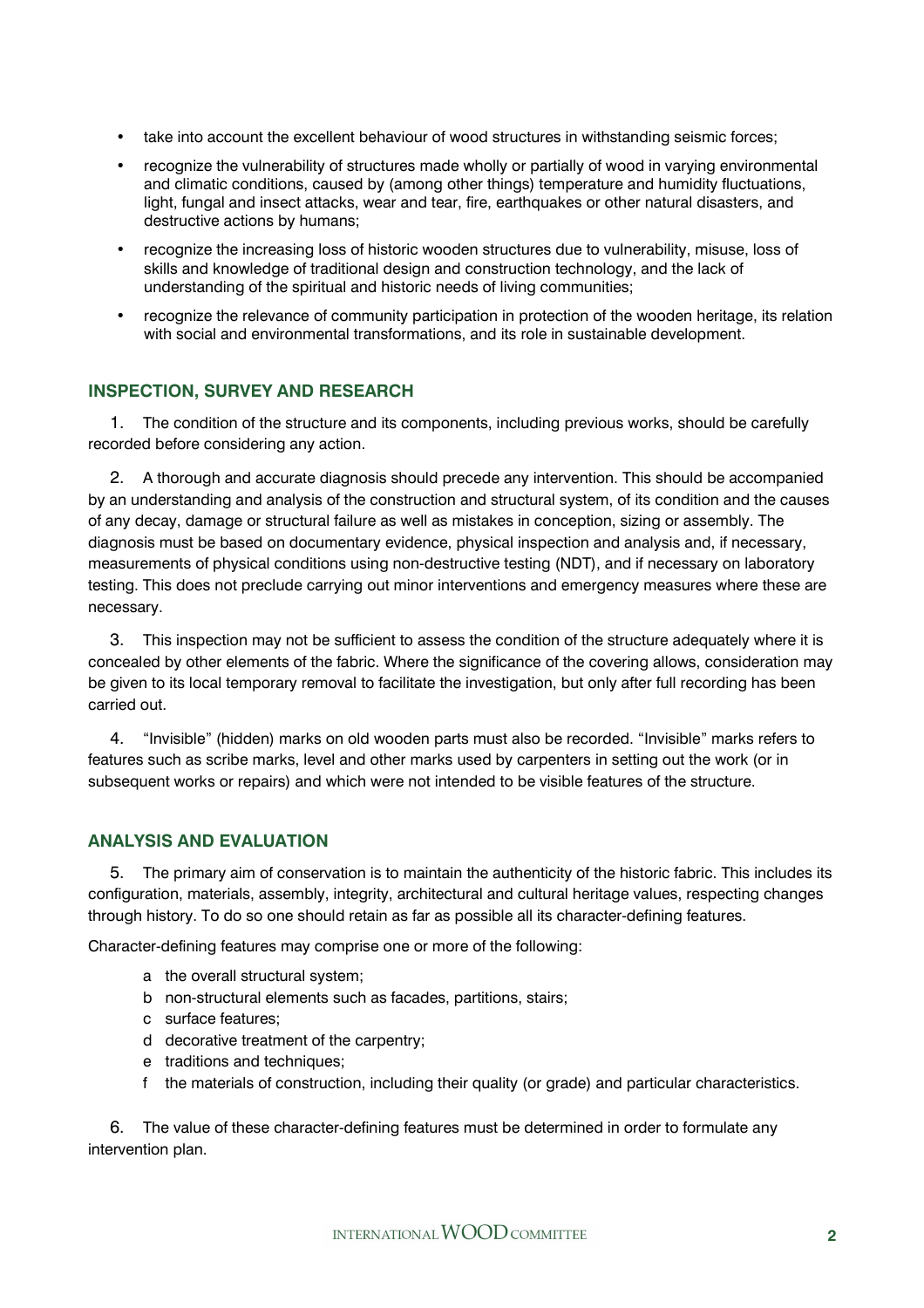## **INTERVENTIONS**

7. The first stage in the process of intervention should be to devise a general strategy for the conservation of the building. This needs to be discussed and agreed by all parties involved.

8. The intervention strategy must take into account the prevailing cultural values.

9. The original function of a structure should be maintained or restored except in cases when the intervention would be too extensive and prejudicial to the authenticity of the structure.

- 10. Interventions may take the form of:
	- a simple repairs using either traditional carpentry techniques or compatible modern fasteners;
	- b the strengthening of the structure using traditional or compatible materials and techniques;
	- c the introduction of a supplementary structure that will relieve the present structure of load.

The choice of which intervention to use should be determined by selecting that which best protects the structure's cultural significance.

- 11. Interventions should preferably:
	- a be the minimum necessary to ensure the physical and structural stability and the long-term survival of the structure or site as well as its cultural significance;
	- b follow traditional practices;
	- c be reversible, if technically possible;
	- d not prejudice or impede future conservation work should this become necessary;
	- e not hinder the possibility of later access to evidence exposed and incorporated in the construction;
	- f take environmental conditions into account

12. Interventions should follow the criteria of the minimal intervention capable of ensuring the survival of the construction, saving as much as possible of its authenticity and integrity, and allowing it to continue to perform its function safely. However, that does not preclude the possible partial or even total dismantling of the structure if:

- a repairs carried out *in situ* and on original elements would require an unacceptable degree of intervention;
- b the distortion of the structure is such that it is not possible to restore its proper structural behaviour;
- c inappropriate additional work would be required to maintain it in its deformed state.

Decisions regarding the appropriateness of any dismantling should be considered within each cultural context, and should be aimed at best protecting the authenticity of the building.

In addition, decisions should always consider and evaluate the potential for irreversible damage to the wood, as well as to wood joints and connections (such as nails) during the dismantling intervention.

13. As much as possible of the existing members should be retained. Where replacement of a member or part of a member is necessary it should respect the character and significance of the structure. In cultures where the tradition exists, aged building parts from other structures might be used in the intervention.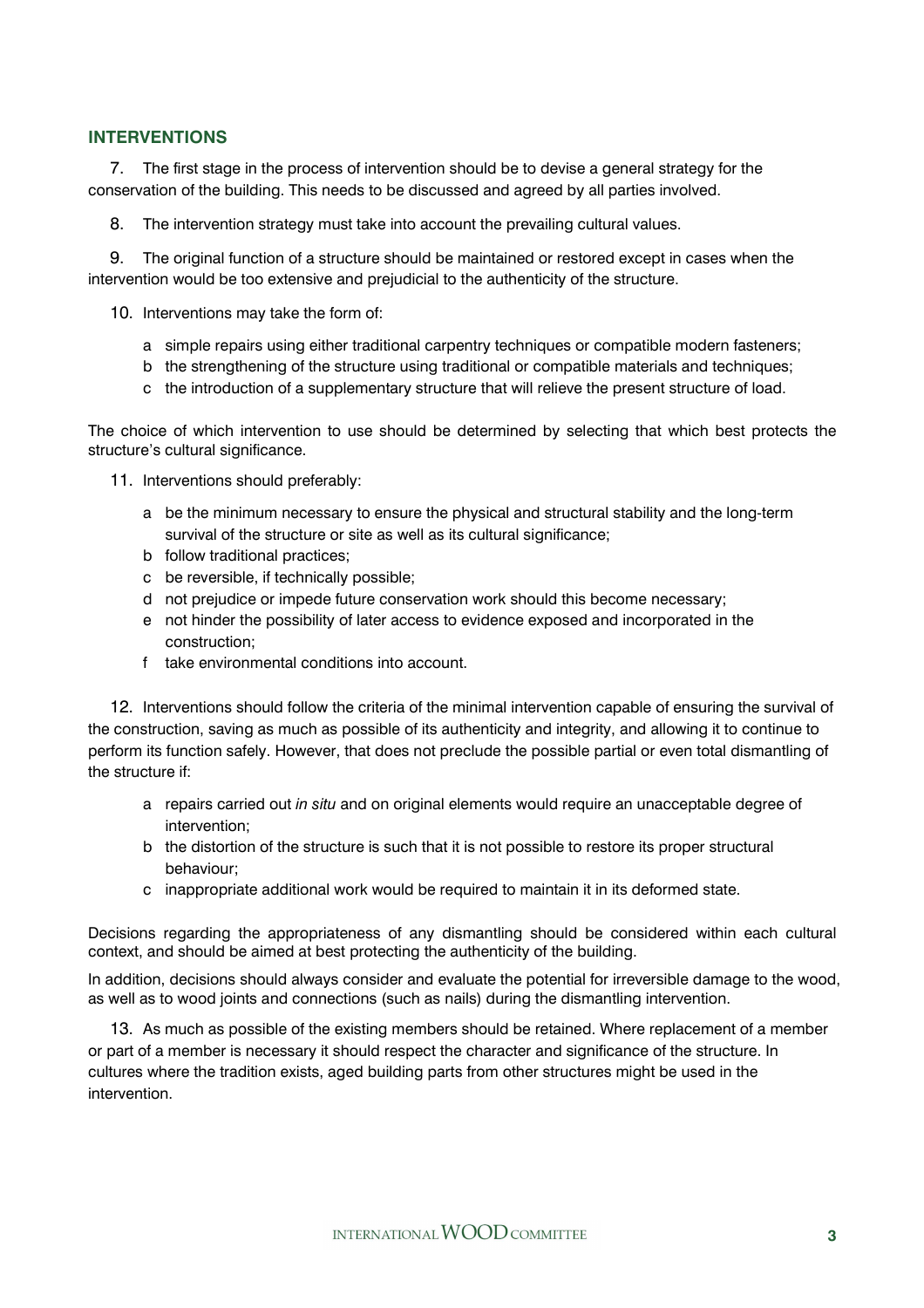- 14. Any replacement timber should preferably:
	- a be of the same species as the original;
	- b match the original in moisture content;
	- c have similar characteristics of grain where it will be visible;
	- d be worked using similar craft methods and tools as the original.

15. No attempt should be made to artificially age replacement timber. The new components should not aesthetically undermine the whole. Colouring the replaced members to match the current colour of the original may be permitted in specific cases when not doing so would unacceptably impair the aesthetic understanding and cultural significance of the structure.

16. New members or parts of members may be discreetly marked, so that they can be identified at a later date.

17. Consideration of specific values may be required to evaluate the cultural significance of some wooden built heritage, such as temporary and evolving buildings.

18. In the case of interventions, the historic structure should be considered as a whole. All materials, including structural members, in-fill panels, weather-boarding, roofs, floors, doors and windows, etc, should be given equal attention. In principle, as much as possible of the existing material, as well as earlier repair works, should be retained if they do not prejudice the stability of the structure. Conservation should also include surface finishes such as plaster, paint, coating, wall-paper, etc. The original materials, techniques and textures should be respected. If it is considered strictly necessary to renew or replace deteriorated surface finishes, the use of compatible materials and techniques is desirable.

19. When considering structural members it should be noted that:

- a if a structure has a satisfactory performance, and if the use, the actual conditions and loading regime are unchanged, the structure can be made adequately strong by simply repairing/stabilizing recent strength-reducing damage and failure;
- b if recent alterations have been made, or any proposed change of use would impose a more onerous loading, the potential load-bearing strength should be estimated by structural analysis before considering the introduction of any further reinforcement.

20. On no account should interventions be carried out simply to enable the structure to meet the requirements of modern building codes.

21. All interventions must be justified based upon sound structural principles and usage.

22. No attempt should be made to "correct" deflections that have occurred over time, and which have no structural significance, and present no difficulties of use, simply to address present-day aesthetic preferences.

## **PRESENT-DAY MATERIALS AND TECHNOLOGIES**

23. Present-day materials and technologies should be chosen and used with the greatest caution and only in cases where the durability and structural behaviour of the materials and construction techniques have been satisfactorily proven over a sufficiently long period of time.

24. Utilities should be installed with respect for the tangible and intangible significance of the structure or site.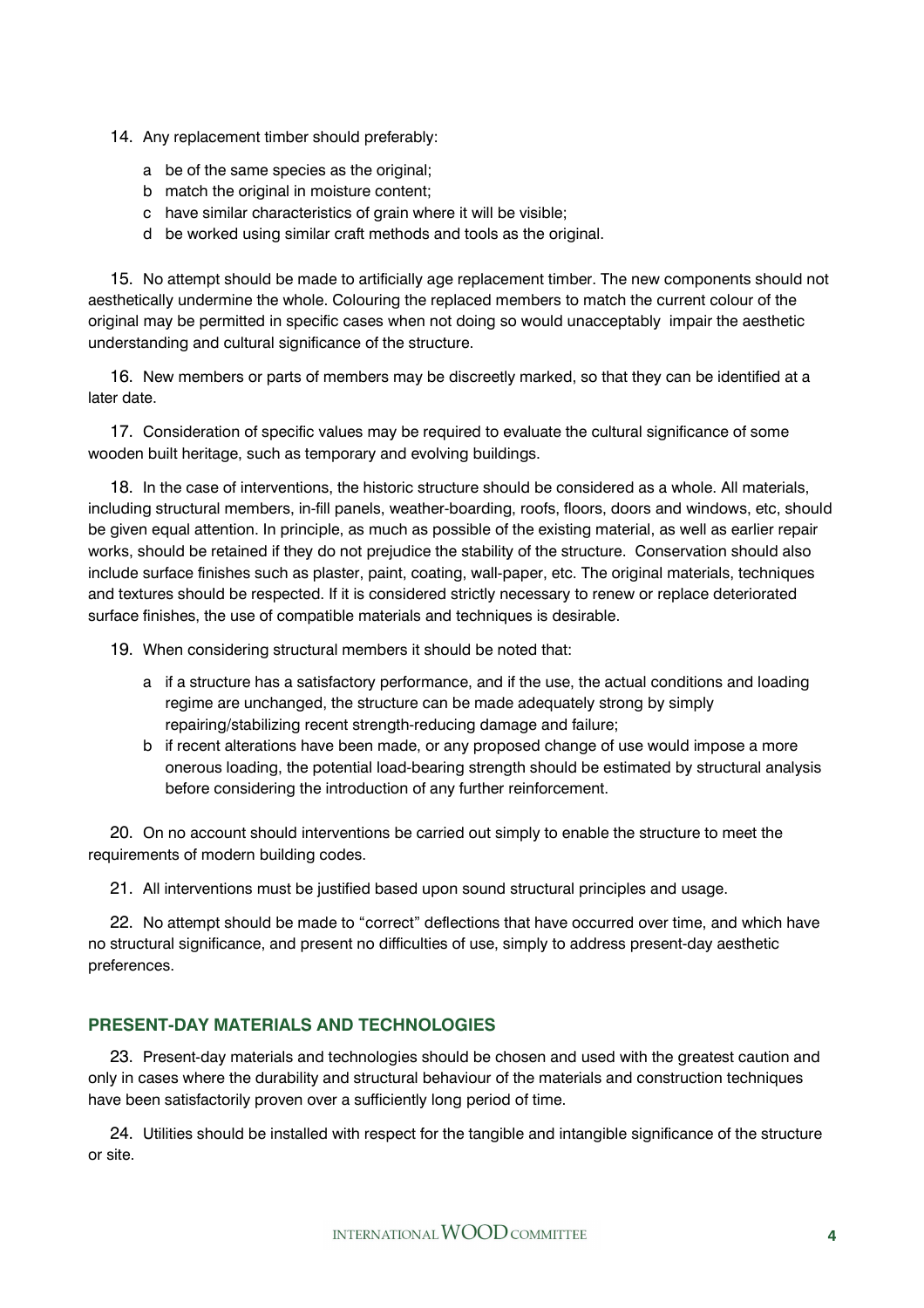25. Installations should be designed so as not to cause changes to significant environmental conditions, such as temperature and humidity.

26. The use of chemical preservatives should be carefully controlled and monitored and should be used only where there is an assured benefit, where public and environmental safety will not be affected and where there is the expectation of significant long-term improvement .

#### **RECORDING AND DOCUMENTATION**

27. A record should be made of all materials used in interventions and treatments, in accordance with Article 16 of the Venice Charter and the ICOMOS Principles for the Recording of Monuments, Groups of Buildings and Sites. All relevant documentation, including characteristic samples of redundant materials or members removed from the structure, and information about relevant traditional skills and technologies, should be collected, catalogued, securely stored and made accessible as appropriate. The documentation should also include the specific reasons given for the choice of materials and methodologies in the conservation work.

28. All the above documentation must be retained both for future maintenance of the building and as an historical record.

## **MONITORING AND MAINTENANCE**

29. A coherent strategy of regular monitoring and day-to-day maintenance must be established in order to delay the need for larger interventions and ensure the continuing protection of wooden built heritage and its cultural significance.

30. Monitoring should be carried out both during and after any intervention to ascertain the effectiveness of the methods used and to ensure the long-term performance of the timber and any other materials used.

31. Records of any maintenance and monitoring should be kept as part of the documented history of the structure.

#### **HISTORIC FOREST RESERVES**

32. Because wooden structures may be in a vulnerable state, but still part of a living heritage and contributing to society, the availability of suitable timbers is essential for their conservation. Therefore the crucial role that forest reserves play in the self-sustaining cycles of maintenance and repair of these wooden structures should be recognized.

33. Institutions responsible for the conservation of monuments and sites should encourage the protection of original woodland reserves and establish stores of seasoned timber appropriate for the conservation and repair of the wooden built heritage. This policy should foresee the need for large properly seasoned wooden elements in future repairs. However, such policies should not encourage the extensive substitution of authentic elements of historic structures, but rather constitute a reserve for repairs and minor replacements.